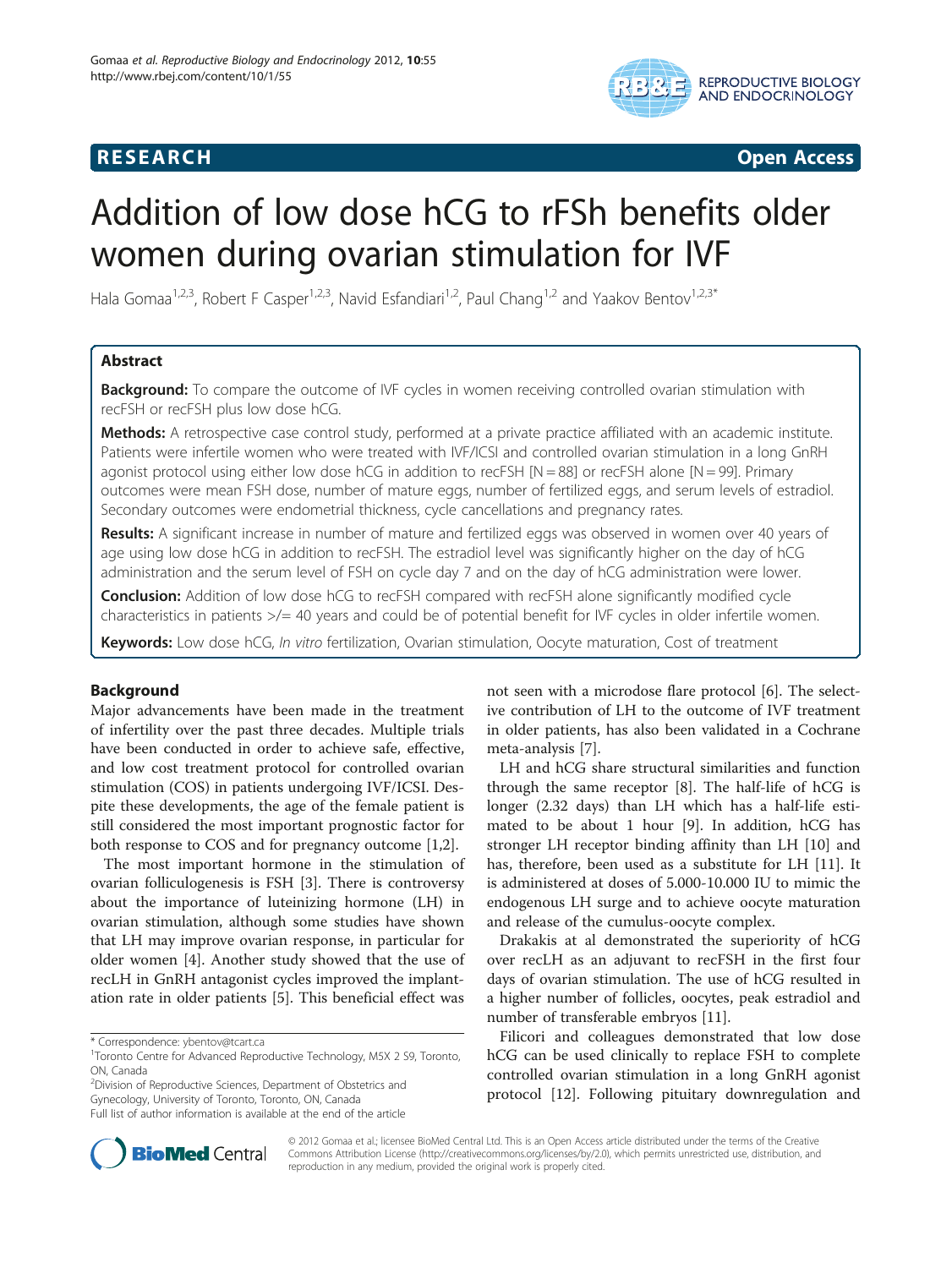several days of ovarian stimulation, recFSH was discontinued and stimulation was continued with 200 IU of hCG only. The outcome of the treatment was comparable to the control group that was treated with recFSH throughout the cycle. Similar findings were described also in GnRH antagonist cycles, in which, low dose hCG replaced recFSH in the final days of stimulation with a comparable outcome [\[13](#page-5-0)]. The addition of low doses of hCG to FSH in a long stimulation protocol in PCOS patients improved mature oocyte yield at lower cost and avoided OHSS, without a drop in pregnancy rates [\[14](#page-5-0)]. It has also been shown that the addition of hCG prior to FSH stimulation (hCG priming) may have a positive effect on oocyte maturity in controlled ovarian stimulation [[15\]](#page-5-0).

The aim of the present study was to evaluate the impact of low dose hCG as a supplement to recFSH for ovarian stimulation as part of a long GnRH agonist protocol in IVF patients. We examined the clinical outcome and the cost-effectiveness of this protocol in women <40 or  $\geq$  40 years of age.

## Methods

The study was a retrospective case–control study, conducted at the Toronto Center for Advanced Reproductive Technology, a University of Toronto affiliated private practice. The study was approved by the institutional ethics committee.

In this study we collected and analyzed data of 187 IVF/ICSI cycles conducted between January 2010 and November 2011. We allocated patients to two main groups according to the use of hCG as part of their IVF stimulation. Group 1 included 88 patients who received low dose hCG in conjunction with recFSH and Group 2 included 99 patients who received recFSH only for stimulation. Each group was subdivided by age to A (less than 40 years-old) and B (40 years or older).

Women in both groups were treated with a long GnRH agonist protocol (buserelin, Suprefact, Hoechst, Frankfurt, Germany) and received recFSH injections (GonalF, Serono, Canada or Puregon, Organon, Canada) from cycle day 3, and injection of 10.000 IU of hCG was given to all patients to trigger ovulation when the appropriate number of mature follicles was visualized. The initial dose of FSH was based on each patient's clinical condition and her response in previous treatment cycles if available; the dose was then adjusted according to the patient response. Cycle monitoring was conducted by transvaginal ultrasound and serial hormonal profiles including FSH, LH, E2 and progesterone starting from CD3 of the stimulated cycle until the day of the hCG trigger.

In Group 1, low dose hCG (200 IU per day) was started on cycle day 3 until the day of the hCG trigger

administration. Group 2 patients received recFSH injections alone starting on cycle day 3 of the stimulation cycle until the day of hCG trigger administration. Stimulation regimens were selected as per physician preference. There were no specific criteria used to determine the stimulation protocol. Oocytes were retrieved 36 h after the hCG trigger shot. All mature eggs retrieved were fertilized with either standard IVF or intracytoplasmic sperm injection (ICSI). Fertilization was checked at 18 hours post insemination. Embryo quality was assessed daily.

The number of embryos transferred was based on day of transfer, age of the patient and quality of embryos according to 2009 SART/ASRM (American Society of Reproductive Medicine) guidelines for the number of embryos transferred [\[16](#page-5-0)]. Luteal phase support consisted of progesterone vaginal suppositories 200 mg 3 times daily. Serum beta hCG measurement was done 14 days after egg retrieval and if positive, it was repeated 48 hours later. Clinical pregnancy was confirmed by ultrasound at 6-8 weeks of pregnancy.

We collected and analyzed the clinical data of patients in both groups including age, cause and duration of infertility, number of previous cycles and cancelled cycles and cause of cancellation. We also calculated the total dose of FSH given throughout the cycle.

The primary outcome measures were the dose of FSH needed, the number of mature eggs, the cost per mature egg, the number of fertilized eggs, and serum level of estradiol (E2). Secondary outcomes were endometrial thickness on the day of hCG administration, cycle cancellations and the pregnancy rate.

## Statistical analysis

Data were collected and tabulated using 2007 Microsoft office system - Excel version (Microsoft Corporation), expressed as mean + -SD and analyzed using student's t-test.

## Results

We compared patients younger than 40 years old using low dose hCG (Group 1-A) to using recFSH (Group 2-A) and patients 40 years or older using low dose hCG (Group 1-B) to using recFSH alone (Group 2-B). Each groups had comparable baseline features at the start of the cycle including mean age, BMI, indication for treatment, method of fertilization and semen parameters and baseline hormonal profile (table [1\)](#page-2-0).

The number of cancelled cycles was almost the same in both groups. There were three cancelled cycles in group 1-A, two because of poor response and one at patient request. There were two cancelled cycles in group 2-A because of poor response. There were no cancelled cycles in group 1-B and four cancelled cycles in group 2-B because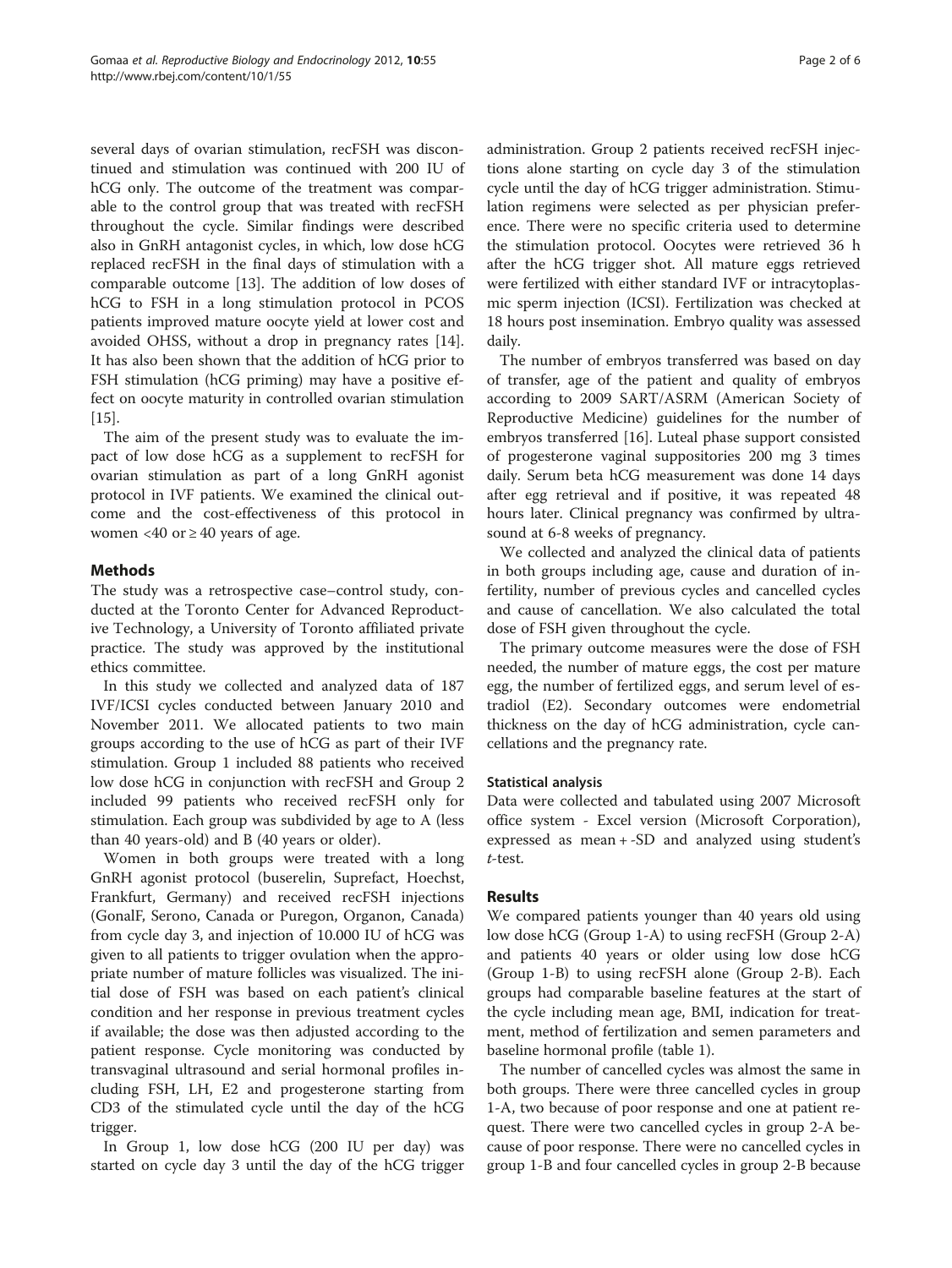### <span id="page-2-0"></span>Table 1 Baseline characteristics of patients

|                            | Group 1-A r<br>FSH + Low dose<br>$hCG < 40$ y $N = 49$ | Group 2-A r<br>FSH < 40 y<br>$N = 67$ | P Value | Group 1-B r<br>FSH + Low dose<br>$hCG \geq 40$ y $N = 39$ | Group 2-B r<br>$FSH \geq 40$ y<br>$N = 32$ | P Value |
|----------------------------|--------------------------------------------------------|---------------------------------------|---------|-----------------------------------------------------------|--------------------------------------------|---------|
| Age (Mean ± SD) years old  | $35.86 \pm 2.95$                                       | $34.90 \pm 3.23$                      |         | $42.00 \pm 1.02$                                          | $41.57 \pm 0.99$                           |         |
| BMI (Kgm2)                 | $23.81 \pm 5.23$                                       | $23.02 \pm 4.31$                      | 0.508   | $23.0 \pm 3.69$                                           | $22.88 \pm 3.28$                           | 0.901   |
| Cause of infertility       |                                                        |                                       |         |                                                           |                                            |         |
| Ovarian                    | 3                                                      | 6                                     |         |                                                           |                                            |         |
| Tubal                      | 16                                                     | 23                                    |         |                                                           |                                            |         |
| Male Factor                | 17                                                     | 21                                    |         |                                                           |                                            |         |
| Endometriosis              | $\overline{2}$                                         | 3                                     |         |                                                           |                                            |         |
| Others                     | 3                                                      | $\overline{4}$                        |         |                                                           |                                            |         |
| LMA                        |                                                        |                                       |         | 23                                                        | 19                                         |         |
| LMA + Male factor          |                                                        |                                       |         | 9                                                         | 6                                          |         |
| LMA + Endometriosis        |                                                        |                                       |         | 3                                                         | $\overline{2}$                             |         |
| $LMA + Tubal$              |                                                        |                                       |         | $\overline{4}$                                            | 5                                          |         |
| <b>Semen Concentration</b> | $27.36 \pm 23.19$                                      | $27.12 \pm 28.40$                     | 0.481   | $28.82 \pm 28.26$                                         | $26.04 \pm 23.75$                          | 0.333   |
| <b>Insemination Method</b> |                                                        |                                       |         |                                                           |                                            |         |
| IVF                        | 14                                                     | 11                                    |         | 6                                                         | 5                                          |         |
| ICSI                       | 27                                                     | 48                                    |         | 32                                                        | 22                                         |         |
| IVF/IVSI                   | $\overline{4}$                                         | 6                                     |         |                                                           |                                            |         |

of poor response. Patients were considered to be poor responders if less than three follicles developed.

moderate and no embryo transfer was done in these cycles.

We found no significant differences in the hormonal profiles on any cycle day (Table 2), total dose of FSH used, number of mature eggs, and number of fertilized eggs in the women under the age of 40 years (Table [3](#page-3-0)). In group1-A, there were no cases of ovarian hyperstimulation syndrome (OHSS) compared to 5 cases recorded in group 2-A. All cases of OHSS were mild to

In contrast, when comparing the older women (groups 1-B and 2-B), we found that E2 levels on the day of hCG administration were significantly higher while FSH levels were lower on cycle day 7 ( $P = 0.027$ ) and on day of hCG administration  $(P = 0.037)$  in the group that used low dose hCG [group 1-B]. When compared with group 2-B, the number of mature eggs was higher  $(P = 0.019)$ , the

| Table 2 Hormonal profile and ultrasound measurements in treatment groups |  |  |  |  |  |  |
|--------------------------------------------------------------------------|--|--|--|--|--|--|
|--------------------------------------------------------------------------|--|--|--|--|--|--|

|                                                   | Group 1-A r<br>$FSH + Low dose$<br>$hCG < 40$ y $N = 49$ | Group 2-A r<br>$FSH < 40$ y<br>$N = 67$ | P Value | Group 1-B r<br>$FSH + Low dose$<br>$hCG \geq 40$ y N = 39 | Group 2-B r<br>$FSH \geq 40$ y<br>$N = 32$ | P Value |
|---------------------------------------------------|----------------------------------------------------------|-----------------------------------------|---------|-----------------------------------------------------------|--------------------------------------------|---------|
| CD3 FSH (IU/L)                                    | $5.38 \pm 2.61$                                          | $5.78 \pm 3.26$                         | 0.243   | $6.97 \pm 2.1$                                            | $7.42 \pm 2.78$                            | 0.232   |
| CD3 LH (IU/L)                                     | $3.55 \pm 2.61$                                          | $3.67 \pm 0.58$                         | 0.19    | $3.63 \pm 2.02$                                           | $4.37 \pm 2.85$                            | 0.119   |
| CD3 E2 (pmol/L)                                   | $112.23 \pm 131.99$                                      | $114.73 \pm 51.89$                      | 0.451   | $120.39 + 105.46$                                         | $123.84 + 37.04$                           | 0.426   |
| CD 3 Progesterone (nmol/L)                        | $4.13 \pm 2.42$                                          | $3.33 \pm 2.23$                         | 0.063   | $4.21 \pm 2.07$                                           | $5.57 \pm 4.48$                            | 0.066   |
| FSH (IU/ML) on day<br>of HCG admin                | $13.35 \pm 5.14$                                         | $14.38 \pm 6.35$                        | 0.486   | $17.38 \pm 4.93$                                          | $19.96 + 5.83$                             | 0.037   |
| Estradiol (pmol/L) on day<br>of HCG admin         | $8354.51 \pm 4171.09$                                    | $8226.81 \pm 5262.10$                   | 0.443   | 8692.51 ±4174.06                                          | $6858.54 \pm 3461.78$                      | 0.027   |
| Estradiol (pmol/L) at HCG<br>admin/Mature egg     | 1296.84 ± 1154.87                                        | $935.25 + 436.13$                       | 0.025   | $1933.70 + 1475.24$                                       | $2214.41 + 1946.52$                        | 0.265   |
| Progesterone (nmol/L) on<br>day of HCG admin      | $8.54 \pm 4.23$                                          | $6.87 \pm 3.49$                         | 0.016   | $7.59 \pm 3.88$                                           | $6.48 \pm 2.38$                            | 0.081   |
| Endometrial thickness (mm)<br>on day of HCG admin | $1.02 \pm 0.27$                                          | $1.04 \pm 0.25$                         | 0.336   | $0.98 \pm 0.25$                                           | $0.921 \pm 0.026$                          | 0.125   |

Both groups were comparable with regard to their baseline hormonal profile.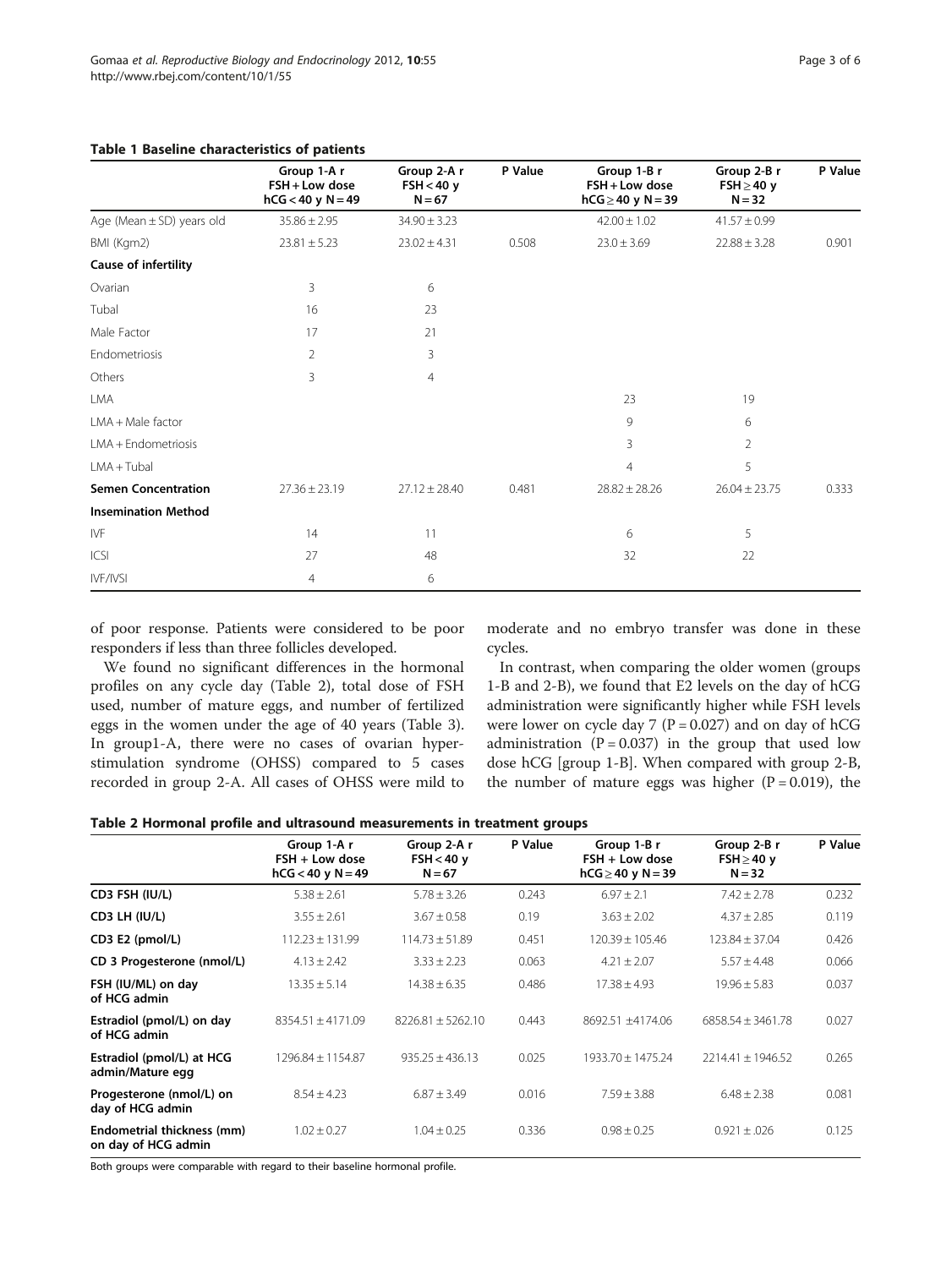#### <span id="page-3-0"></span>Table 3 Cycle outcome measures

|                                                   | Group 1-A r<br>$FSH + Low dose$<br>$hCG < 40$ y $N = 49$ | Group 2-A r<br>$FSH < 40$ y<br>$N = 67$ | P Value | Group 1-B r<br>$FSH + Low dose$<br>$hCG \geq 40$ y $N = 39$ | Group 2-B r<br>$FSH \geq 40$ y<br>$N = 32$ | P Value |
|---------------------------------------------------|----------------------------------------------------------|-----------------------------------------|---------|-------------------------------------------------------------|--------------------------------------------|---------|
| <b>Starting dose of FSH</b>                       | $246.43 \pm 61.45$                                       | $238.06 \pm 71.96$                      | 0.501   | $302.56 \pm 41.28$                                          | $322.65 \pm 60.03$                         | 0.114   |
| Total dose of FSH.                                | $2,496 \pm 774$                                          | $2.284 \pm 843$                         | 0.082   | $3,217 + 874$                                               | $3,264 \pm 1,009$                          | 0.415   |
| <b>Treatment duration, days</b>                   | $10.02 \pm 1.73$                                         | $9.45 \pm 1.48$                         | 0.064   | $10.03 \pm 1.58$                                            | $9.40 \pm 1.90$                            | 0.072   |
| Need for dose change                              | 8/94 (8.5%)                                              | 12/67 (17.9%)                           | 0.412   | 5/39 (12.8%)                                                | 4/32 (12.5%)                               | 0.193   |
| No of retrieved oocytes                           | $10.83 \pm 6.55$                                         | $12.50 \pm 7.29$                        | 0.10    | $7.92 \pm 4.32$                                             | $6.28 \pm 4.50$                            | 0.067   |
| No of mature eggs                                 | $9.49 \pm 5.78$                                          | $10.37 \pm 6.55$                        | 0.230   | $5.72 \pm 3.52$                                             | $4.00 \pm 3.34$                            | 0.019   |
| No of fertilized eggs                             | $6.71 \pm 4.43$                                          | $7.35 \pm 4.35$                         | 0.227   | $4.89 + 2.74$                                               | $3.70 \pm 2.09$                            | 0.027   |
| <b>Fertilization rate</b><br>per retrieved oocyte | $61.47\% \pm 18.38$                                      | $62.97\% \pm 21.39$                     | 0.347   | $58.96\% \pm 19.48$                                         | $58.72\% \pm 33.48$                        | 0.394   |
| No of Embryos per transfer                        | $2.66 \pm 1.22$                                          | $2.68 \pm 1.16$                         | 0.459   | $2.92 \pm 1.09$                                             | $3.00 \pm 1.37$                            | 0.399   |
| No of frozen embryos                              | $2.90 \pm 3.66$                                          | $4.14 \pm 4.62$                         | 0.128   | $1.03 \pm 2.13$                                             | $0.296 \pm 0.95$                           | 0.033   |
| <b>Total pregnancies</b><br>per cycle started     | 12/49 (24.49%)                                           | 23/67 (34.33%)                          | 0.416   | 6/39 (15.38%)                                               | 3/32 (9.38%)                               | 0.090   |
| <b>Total pregnancies</b><br>per cycle completed   | 12/45 (26.67%)                                           | 23/60 (38.33%)                          | 0.152   | 6/38 (15.79%)                                               | 3/27 (11.11%)                              | 0.588   |
| Cancelled cycles                                  | 3                                                        | $\overline{2}$                          |         | $\Omega$                                                    | $\overline{4}$                             |         |
| <b>Hyper stimulation</b>                          | $\Omega$                                                 | 5                                       |         | $\Omega$                                                    | $\circ$                                    |         |
| No eggs retrieved                                 |                                                          | 0                                       |         |                                                             |                                            |         |

number of fertilized eggs was higher  $(P = 0.027)$  and the number of frozen embryos (0.033) was higher in group 1-B. (Table 3)

Overall, there were no differences in endometrial thickness or fertilization rates in any of the groups. Pregnancy rates were not significantly different between group 1-A and 2-A, and between 1-B and 2-B.

#### Cost analysis

The cost was determined using the average cost of a single unit of recFSH which was approximately Canadian \$1.00 during this study. The cost-effectiveness ratio was calculated by determining the average cost of the stimulation protocol for each mature oocyte. The overall cost of medications per cycle started was almost the same but the cost/mature follicle was less in the low dose hCG group in the women > 40 years of age  $(P = 0.053)$ . The average cost/mature follicle in group (1-B) was \$878.78 while in the FSH only group (2-B) it was \$1493.17.

## **Discussion**

In this study we evaluated the effects of adding low dose hCG to recFSH for ovarian stimulation in women undergoing IVF. We compared the outcome of this protocol with patients of the same age who received recFSH alone. The results showed that the combination of low dose hCG and recFSH improved the outcome of IVF cycles in the advanced age group by increasing the

number of mature oocytes, the number of fertilized eggs and reduced the cost/mature egg. We did not detect a significant effect of addition of low dose hCG to the group of younger women. Previous prospective randomized studies showed that the addition of recLH to recFSH improved the implantation and pregnancy rates among older patients undergoing a long GnRH-agonist down regulation protocol, in comparison to younger patients. Therefore our finding that the older patients seem to benefit more from the addition of hCG is consistent with previous reports on recLH [[4,](#page-4-0)[17\]](#page-5-0).

In natural cycles, follicular maturation and development is a long, complex process beginning months before ovulation of a mature oocyte [\[18,19\]](#page-5-0). According to the two cell theory, both FSH and LH are necessary for folliculogenesis and ovulation. LH promotes the production of androgens from cholesterol and pregnenolone by stimulating 17-alpha-hydroxylase activity in theca cells. Androgen diffuses to the granulosa cells where FSH induces the expression of aromatase [[20\]](#page-5-0) to enable conversion of androgens to estrogen [[21\]](#page-5-0) . In addition FSH induces LH receptors on the granulosa cells of developing antral and preovulatory follicles [\[22](#page-5-0)].

For a selection of a single dominant follicle, LH pulses are required for maintenance of theca enzymes to produce androgen substrate for aromatization, and LH may also support the growth and maturation of larger follicles through binding to specific granulosa cell LH receptors that develop after FSH priming [[23,24\]](#page-5-0). In a long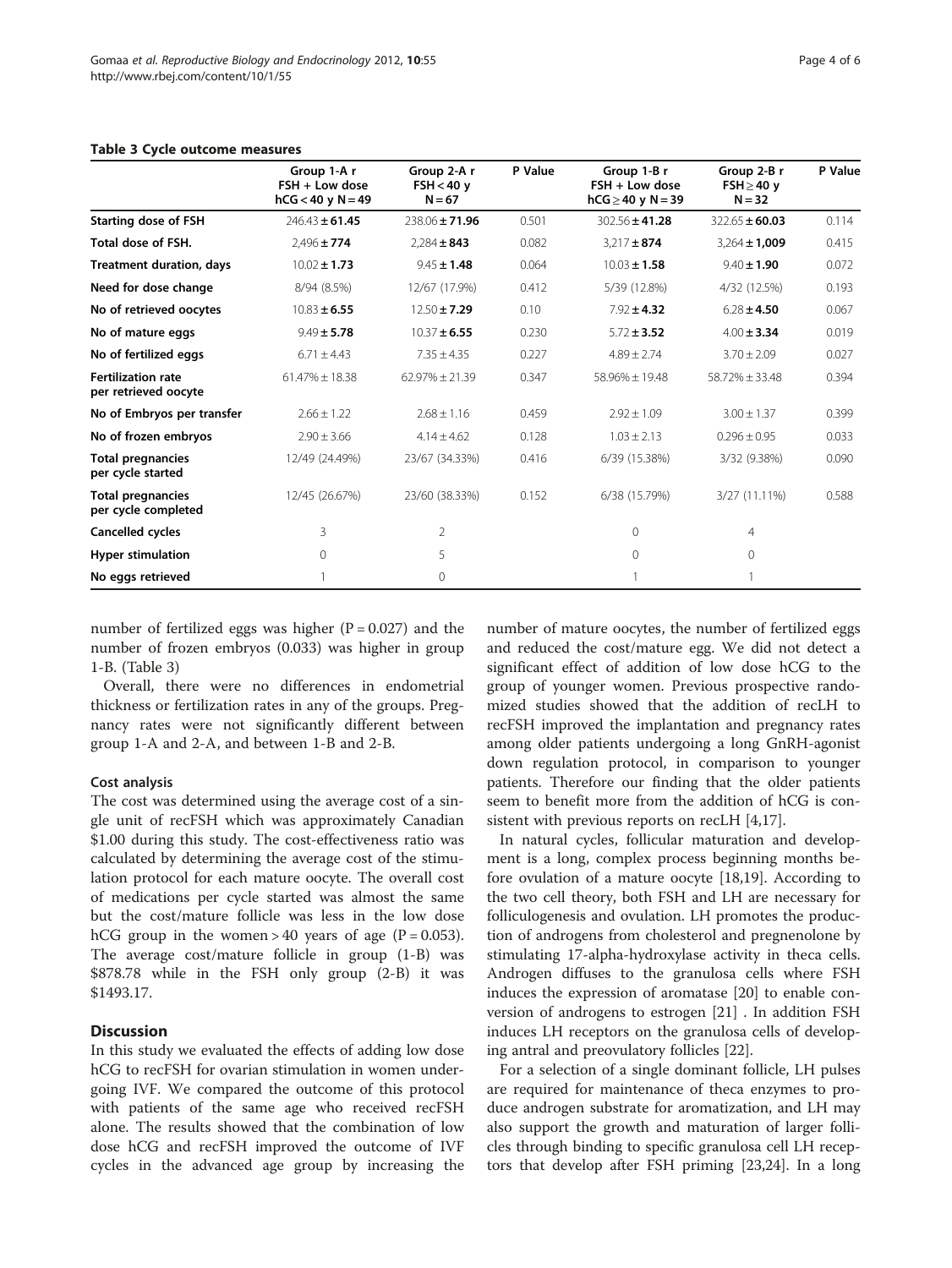<span id="page-4-0"></span>GnRH agonist protocol, LH secretion is suppressed through pituitary downregulation. The addition of daily low dose hCG to recFSH during ovarian stimulation may provide sufficient amounts of LH activity [\[25](#page-5-0)] to improve treatment outcomes for patients with biologically older ovaries [[26\]](#page-5-0).

In a long GnRH agonist cycle, the lowest serum concentration of LH will be reached in the late follicular phase. At this stage of folliculogenesis in natural cycles, the mature follicles gradually transition their control to LH by increasing the number of granulosa cell LH receptors. Hence, several authors suggested that the late follicular phase is the most appropriate time to add LH/ hCG to the stimulation as successfully reported by Filicori et all [\[12](#page-5-0)]. On the other hand, hCG priming was shown to increase testosterone production [[27](#page-5-0)] which in turn, will induce an increased expression of follicular FSH receptors and greater sensitivity to stimulation. The administration of hCG in the first four days of ovarian stimulation resulted in a significant increase in the number of mature follicles, retrieved eggs, implantation and pregnancy rate [[11\]](#page-5-0). In the present study we decided to combine the two approaches and provide hCG throughout the FSH ovarian stimulation.

In none of the cycles included in the study did low dose hCG administration cause premature luteinization. Also, similar to our experience, an earlier study by Filicori and colleagues showed that 200 IU of hCG is well tolerated with no adverse effects detected in patients receiving this treatment [\[11\]](#page-5-0).

The present study showed that serum FSH levels were significantly lower on cycle day 7 and on the day of hCG administration in the advanced age group that received low dose hCG. A possible explanation for this observation might be the increased production of androgen by theca cells under the effect of low dose hCG which in turn increases the sensitivity of granulosa cells to utilize FSH [[23](#page-5-0)].

Despite the lack of a significant difference in pregnancy rates between the hCG and control groups, the increased number of frozen embryos in the older patients receiving hCG (group 1-B) could potentially translate to a higher overall cumulative pregnancy rate [[28](#page-5-0)] .

We also have to mention that no cases of ovarian hyperstimulation syndrome were recorded in patients who received low dose hCG in addition to recFSH while 5 cases were recorded in recFSH only group. The same was observed in other studies [\[29](#page-5-0)]. Potential explanations include the promotion of growth of larger, mature follicles only by the hCG and a decreased production of endothelial growth factor (VEGF), which tends to be secreted from the relatively smaller follicles [[30\]](#page-5-0). VEGF is known as an important factor in development of OHSS.

The main limitation of this study was its retrospective design with the inherent problems related to selection bias in the patients assigned to each treatment. While we cannot correct for this problem, our data analysis suggests that the patients in group 1 and group 2 were comparable in all demographic parameters including age and baseline FSH levels. We believe that our findings provide preliminary evidence of a beneficial effect of low dose hCG supplementation in recFSH stimulation in older women undergoing IVF treatment, and should serve as a basis for a future prospective randomized controlled trial.

## Conclusion

The addition of hCG to recFSH throughout the stimulation in a long GnRH IVF protocol had only benefited the group of patients 40 years and older. The recorded benefits included a higher number of mature and fertilized eggs and frozen embryos. While the cost per mature egg was lower.

#### Abbreviations

ASRM: American Society of Reproductive Medicine; COS: Controlled ovarian stimulation; E2: Estradiol; FSH: Follicular stimulating hormone; GnRH: Gonadotropin realising hormone; hCH: Human chorionic gonadotropin; ICSI: Intra-cytoplasmic injection; IU: International units; IVF: In vitro fertilization; LH: Luteinizing hormone; OHSS: Ovarian hyper-stimulation syndrome; recFSH: Recombinant FSH; recLH: Recombinant LH; SART: Society for Assisted Reproductive Technologies; VEGF: Vasoendothelial growth factor.

#### Competing interests

The authors declare that they have no competing interests.

#### Author's contributions

HG collected, analyzed the data and wrote the manuscript. RFC, NE, PC, YB supervised the study and revised the manuscript. All authors read and approved the final revision of manuscript.

#### Author details

<sup>1</sup>Toronto Centre for Advanced Reproductive Technology, M5X 2 S9, Toronto ON, Canada. <sup>2</sup> Division of Reproductive Sciences, Department of Obstetrics and Gynecology, University of Toronto, Toronto, ON, Canada. <sup>3</sup>Samuel Lunenfeld Research Institute, Mount Sinai Hospital, Toronto, ON, Canada.

#### Received: 1 March 2012 Accepted: 25 July 2012 Published: 6 August 2012

#### References

- 1. DeCherney AH, Berkowitz GS: Female fecundity and age. N Engl J Med 1982, 306:424–426.
- 2. Templeton A, Morris JK, Parslow W: Factors that affect outcome of in-vitro fertilisation treatment. Lancet 1996, 348:1402–1406.
- 3. Shoham Z, Mannaerts B, Insler V, Coelingh-Bennink H: Induction of follicular growth using recombinant human follicle-stimulating hormone in two volunteer women with hypogonadotropic hypogonadism. Fertil Steril 1993, 59:738–742.
- 4. Humaidan P, Bungum M, Bungum L, Yding Andersen C: Effects of recombinant LH supplementation in women undergoing assisted reproduction with GnRH agonist down-regulation and stimulation with recombinant FSH: an opening study. Reprod Biomed Online 2004, 8:635–643.
- 5. Bosch E, Labarta E, Crespo J, Simon C, Remohi J, Pellicer A: Impact of luteinizing hormone administration on gonadotropin-releasing hormone antagonist cycles: an age-adjusted analysis. Fertil Steril 2011, 95:1031–1036. Epub 2010 Nov 10.